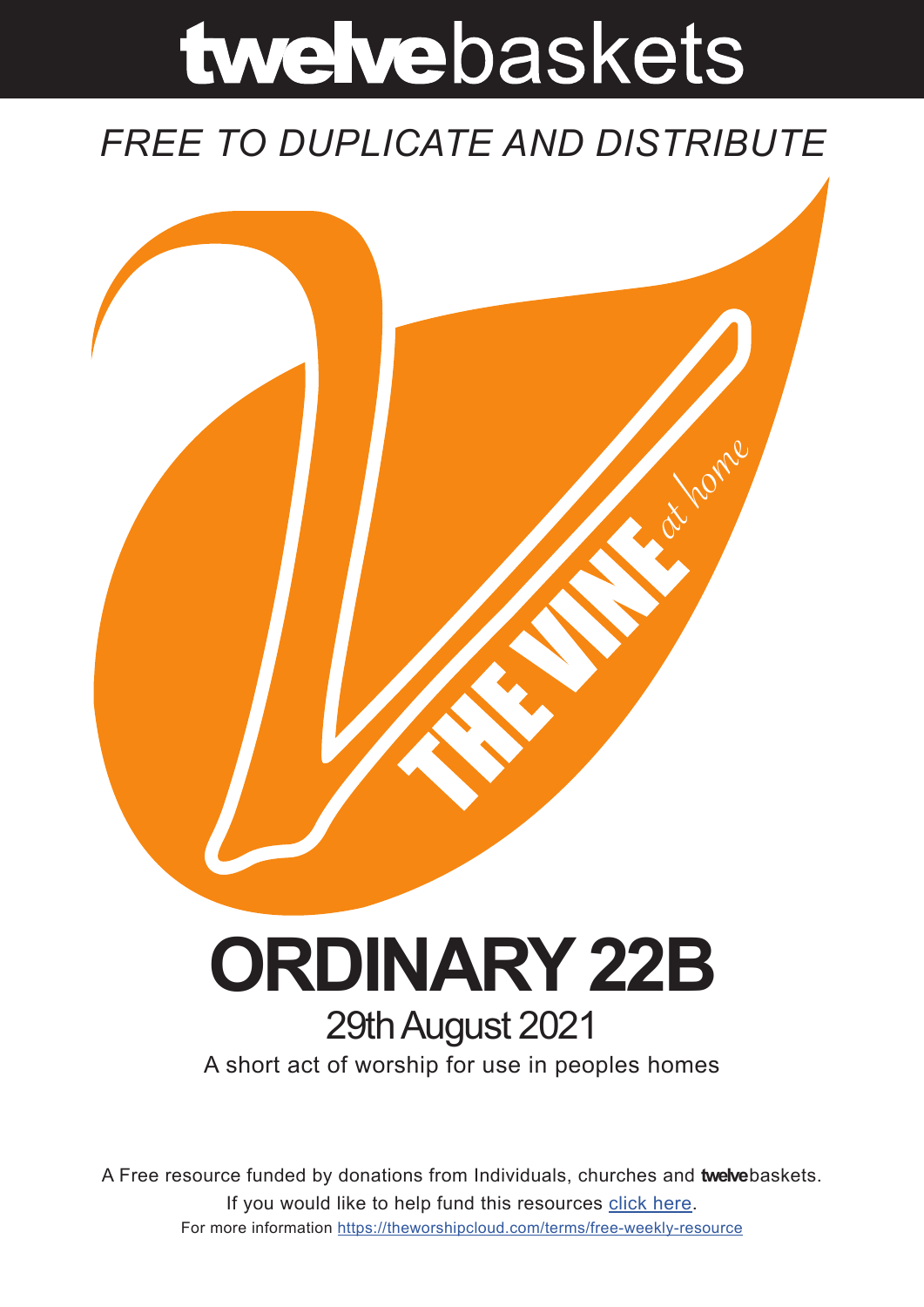#### **Call to worship**

This day, we step into the river of prayer and worship, A river that is always flowing, Around the world and throughout the cosmos. For these next few minutes, we close our minds to the distractions of life, And worship you, O God of all things.

<span id="page-1-2"></span>Amen.[1](#page-1-0)

#### **Hymn 439 STF – Abba Father -** [YouTube](https://www.youtube.com/watch?v=lxVxoRDZQEk)

#### **Opening Prayers**

Gracious God, you have called us to be your people,

And we come to worship you this day,

Stepping aside from the distractions of the outside world, to tune our hearts to love again.

You, O Lord, have blessed us richly, with your unchanging faithfulness to us and your love for all people.

Today, we give you our thanks, our praise, and our worship.

Today, we come to you to seek to connect with the great spirit-of-life that is flowing through all creation,

To be inspired, uplifted, reinvigorated, and reminded of your love for us.

May we be a people who take that love with us in all that we do,

This day,

This week,

And forevermore.

<span id="page-1-3"></span>Amen.*[2](#page-1-1)*

#### **Let us now say the Lord's Prayer**

**Readings:** Song of Solomon 2:8-12 - [Click for Reading](https://www.biblegateway.com/passage/?search=Song+of+Solomon+2:8-12&version=NRSV)

James 1:17-27 - [Click for Reading](https://www.biblegateway.com/passage/?search=James+1:17-27&version=NRSV)

Mark 7:1-8, 14-15, 21-23 - [Click for Reading](https://www.biblegateway.com/passage/?search=Mark+7:1-8,+14-15,+21-23&version=NRSV)

<span id="page-1-0"></span> $1$  Call to Worship written by Tim Baker

<span id="page-1-1"></span>Opening prayers written by Tim Baker *[2](#page-1-3)*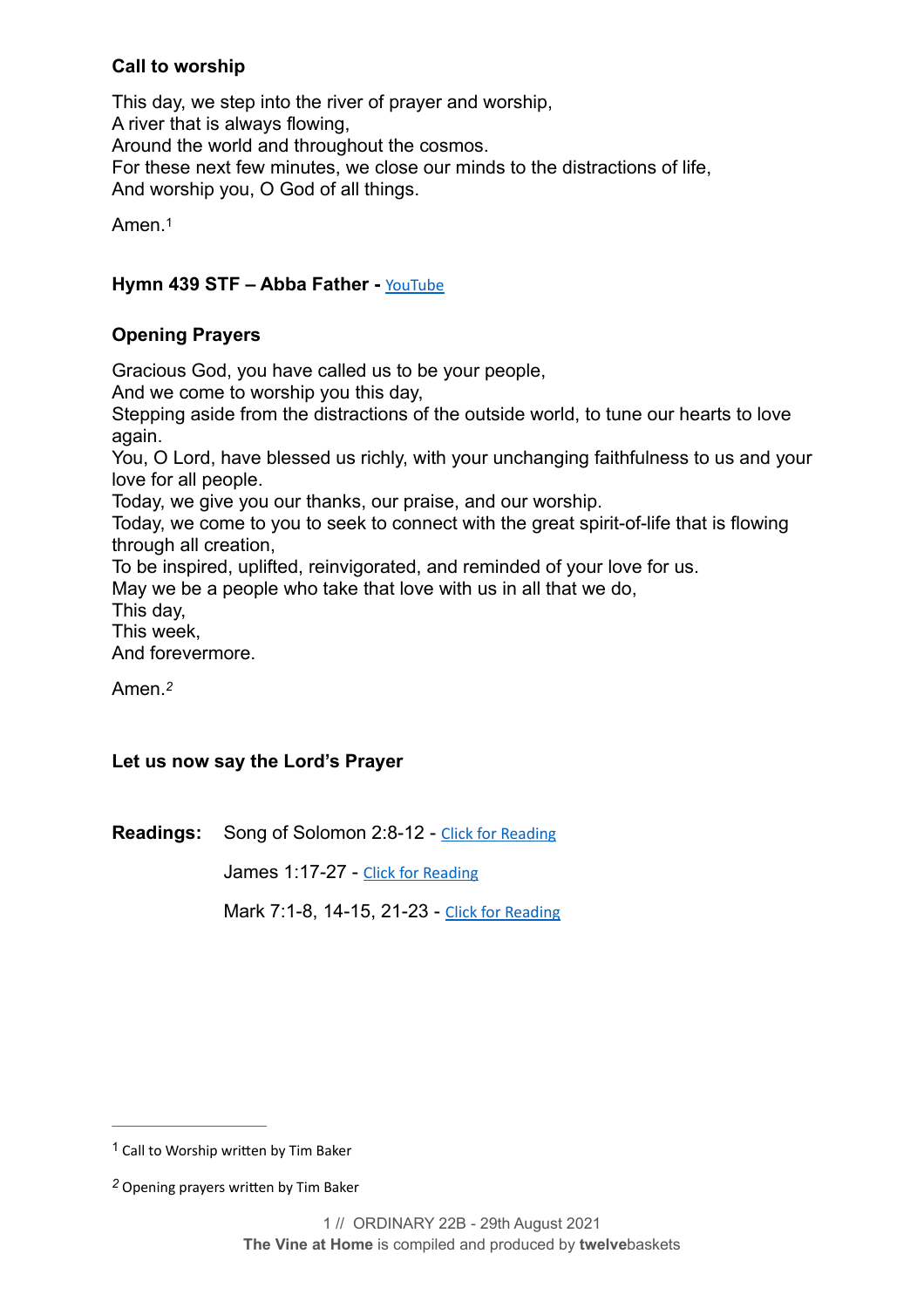#### **Reflections on the reading**

#### *Today's reflection comes from Holly Adams, part of the Methodist Church's 'Evangelism and Growth' team*

In our gospel today, we heard that the Pharisees and some of the scribes ask Jesus why it is that they eat with defiled hands, without washing them. And Jesus calls them hypocrites, and quotes from Isaiah, saying: "These people honour me with their lips, but their hearts are far from me." He goes on to tell the crowd that what matters is not what goes into a person, but what comes from a person's heart. This is where defilement takes place and propagates.

Our epistle today is on the same theme and calls us to reflect on the condition of our heart, to rid ourselves "of all sordidness and rank growth of wickedness". James writes: "If any think they are religious, and do not bridle their tongues but deceive their hearts, their religion is worthless." If our living – our words and actions - don't match up with the deeper truth of our hearts, we are as hypocritical as the Pharisees and the scribes to whom Jesus spoke. If we pay lip service to God's story, but our heart beats to the rhythm of our own story, our religion is worthless.

What is the story of your heart that overflows into your life? Is it one of peace, joy and love, or one of fear, anger, or desire? Are our lives defined by our defilement? And this isn't just a question for each of us as individuals, but as communities too. What is our shared heart, what is the true identity of us as a group of Christians?

Our mission and our evangelism – both as individuals and as a church congregations – deeply depend on our ability to do this work: with kindness and vulnerability to examine our own hearts, and with repentance and humility to set our hearts right before God.

The good news is that we have a God who pitches their tent in the ruins of human hearts. The good news is that we have a God who is in the business of heartrestoration.

As people of Christ, we have invited his healing, redeeming love into our broken hearts. We are called to let that love overflow into the lives and communities around us. We are also called to boldly testify, through what we say and what we do, to the goodness of God we have experienced. And as we do so, if we keep our eyes open, we might just notice the in-breaking of God's kingdom of justice and joy as transformation happens around us.

#### **What are you being called to?**

Two questions for you to consider today, as you reflect on Holly's words and the readings.

How might you and your church community, through prayer, worship and fellowship – investigate the condition of your hearts and invite God's love to transform them?

How might you and your church community, through service and evangelism, intentionally testify to God's transforming love in words and actions?

<span id="page-2-1"></span>Let us close with reminding ourselves of these words from Holly's reflection: "we have a God who pitches their tent in the ruins of human hearts." [3](#page-2-0)

<span id="page-2-0"></span><sup>&</sup>lt;sup>[3](#page-2-1)</sup> Reflection by Holly Adams part of the Methodist Church's 'Evangelism and Growth' Team